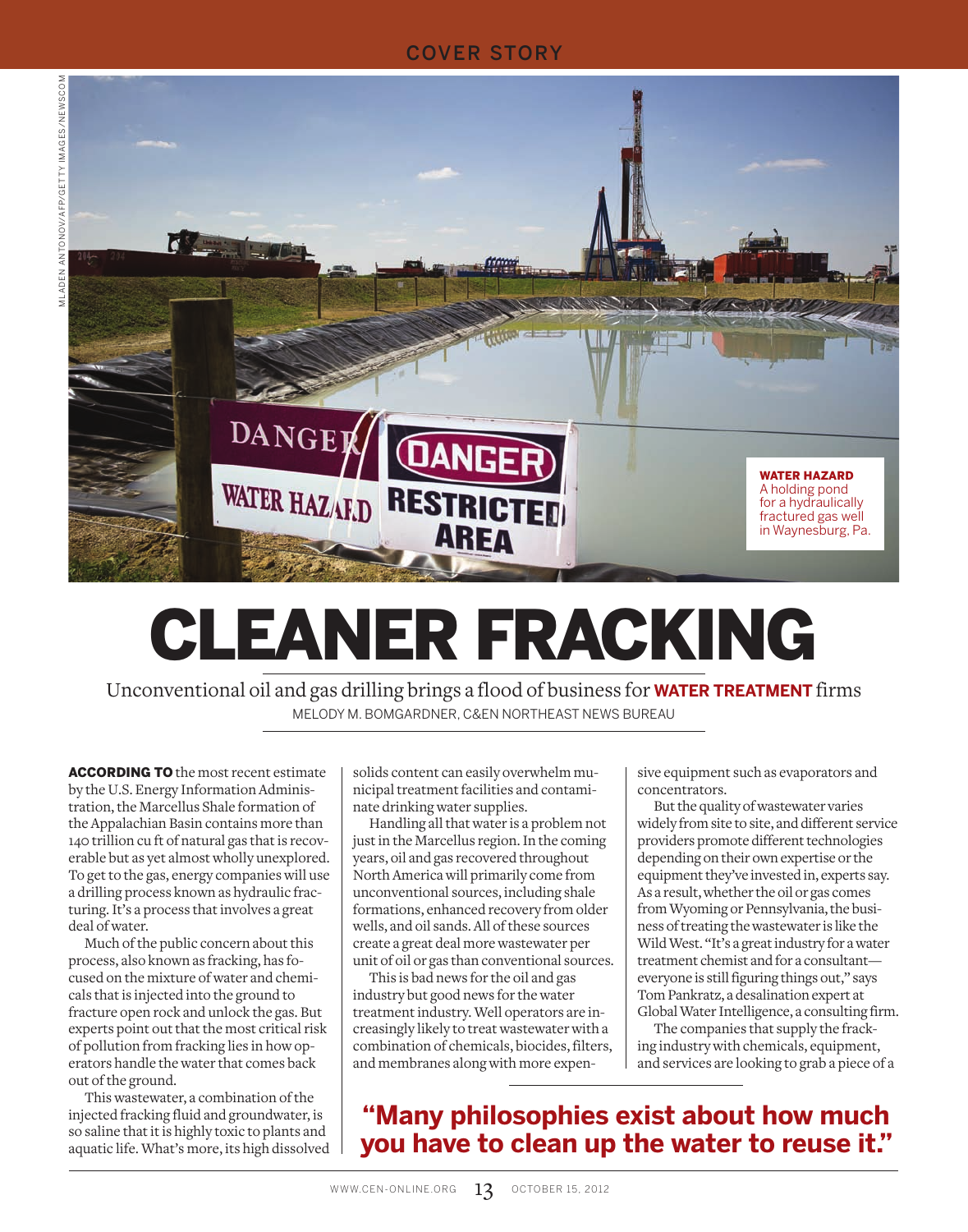#### COVER STORY

large and growing market. Treating water from North American oil and gas wells was a \$2.5 billion industry in 2010, according to GWI. Another \$2.5 billion was spent on reinjection, minimization, and off-site disposal of water. The \$5.0 billion combined market will double by 2025, GWI predicts. And water treatment is expected to be the faster growing of the two segments, with an annual growth rate of between 10 and 20%.

THERE'S A LOT of water to treat. Hydraulic fracturing requires between 3 million and 5 million gal of water per gas well. The water is combined with fracturing chemicals and a sand or ceramic proppant and then pumped into the horizontal branches of the well. The proppant props open fractures in the shale, allowing gas that has been trapped for eons to flow out. After fracking, roughly 35% of the water returns to the surface as flowback in the first weeks. Additional liquid known as produced water—a mix of fracking fluid and groundwater—comes up with the gas for most of the life of the well.

Hydraulic fracturing got its start in western states, where oil and gas drillers pump untreated wastewater into nearby wells driven deep into porous rock. For decades, deep-well injection has been the first choice for disposal because of its low cost. But the Marcellus areas of Pennsylvania and West Virginia have a geology that is not suited to deep-well injection.

To dispose of the water off-site would require around 40 truck trips every day for weeks or months. That is costly, and energy companies can literally wear out their welcome when using local roads.

In contrast, the goals of wastewater treatment are to reuse, recycle, or reduce the water that comes out of the well. Chemical firms that specialize in water treatment such as Kemira and Ecolab's Nalco unit; equipment makers including GE and Siemens; and service providers, both large and small, customize their offerings depending on the water's contents and where it is destined to go. The main consideration in selecting technologies, all agree, is cost.

With prices for natural gas at a historic low of less than \$3.00 per thousand cu ft, energy firms are compelled to select the cheapest legal alternative. "My biggest competitor is a hole in the ground," says Mark Wilson, marketing director for unconventional gas at GE Power & Water. "We are looking for more energy efficiency and lower capital costs."

Gas drillers that use hydraulic fracturing treat wastewater with the intention of reusing it at the next well. Reuse requires keeping a close eye on water chemistry. Because the water will go back down into a well, operators must ensure that it does not produce scale or cause an explosion in bacterial growth when it gets into the shale formation. Either type of gunk can slow the flow of gas. In addition, reused water must not interfere with the ability of the fracking chemicals to do their job of placing a load of proppant into the shale fractures.

To keep water quality high, water services firm Kroff monitors the water flowing out of a well in real time. Produced water is high

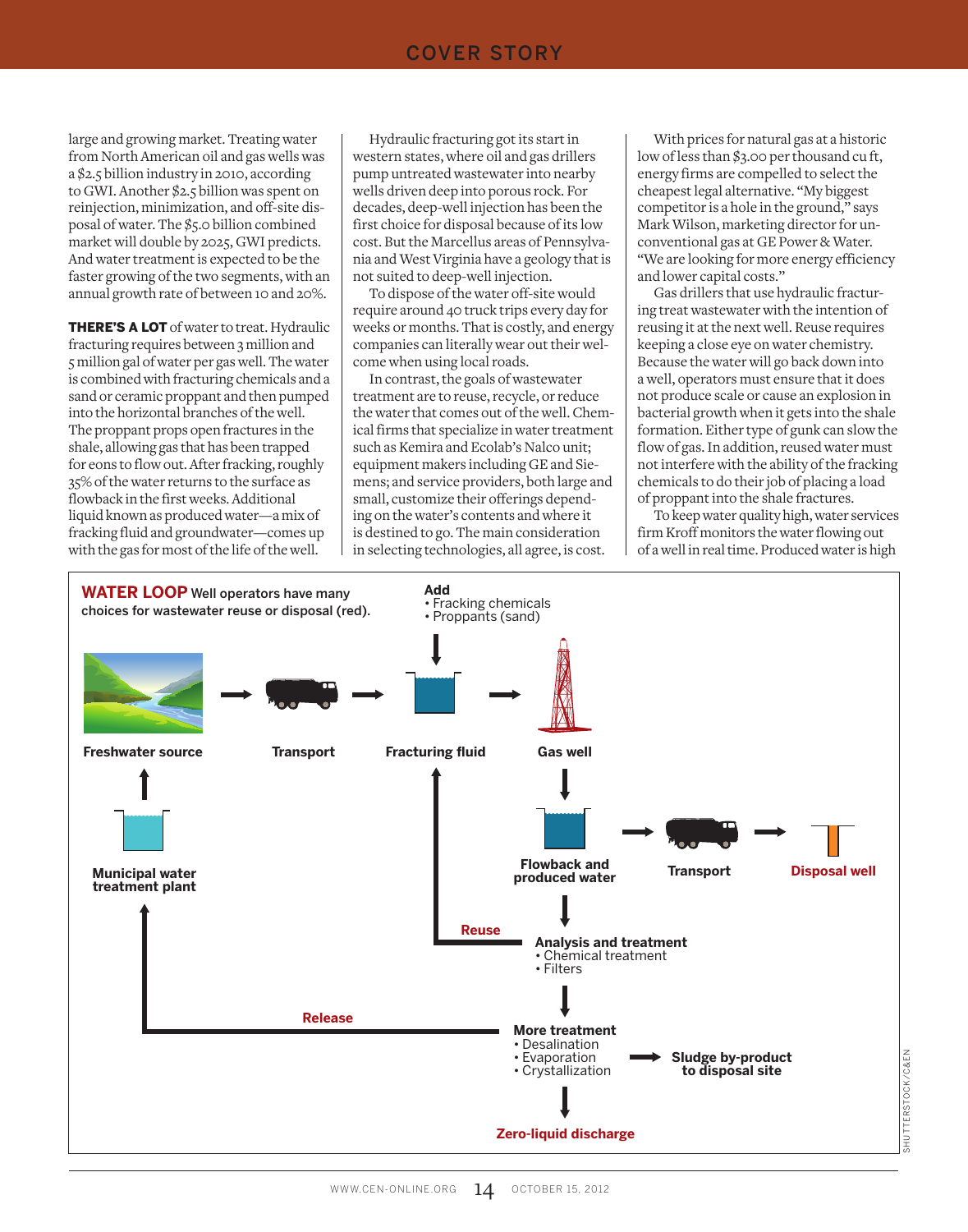## **Precision Syringe Pump** Automate Reagent Delivery

FRACKING RECIPE

Example of fracturing fluid composition from a gas well in Beaver, Pa.

|                            |                                          | <b>MAXIMUM INGREDIENT</b><br><b>CONCENTRATION.</b> |
|----------------------------|------------------------------------------|----------------------------------------------------|
| <b>INGREDIENT FUNCTION</b> | <b>CHEMICAL</b>                          | % BY MASS                                          |
| Carrier/base fluid         | Freshwater                               | 85.47795%                                          |
| Proppant                   | Crystalline silica                       | 12.66106%                                          |
| Acid                       | Hydrochloric acid in water               | 1.29737%                                           |
| Gelling agent              | Petroleum distillate blend               | 0.14437%                                           |
|                            | Polysaccharide blend                     | 0.14437%                                           |
| Cross-linker               | Methanol                                 | 0.04811%                                           |
|                            | Boric acid                               | 0.01069%                                           |
| <b>Breaker</b>             | Sodium chloride                          | 0.04252%                                           |
| Friction reducer           | Petroleum distillate, hydrotreated light | 0.01499%                                           |
| pH-adjusting agent         | Potassium hydroxide                      | 0.01268%                                           |
| Scale inhibitor            | Ethylene glycol                          | 0.00540%                                           |
|                            | Diethylene glycol                        | 0.00077%                                           |
| Iron control agent         | Citric acid                              | 0.00360%                                           |
| Antibacterial agent        | Glutaraldehyde                           | 0.00200%                                           |
|                            | Dimethyl benzyl ammonium chloride        | 0.00067%                                           |
| Corrosion inhibitor        | Methanol                                 | 0.00142%                                           |
|                            | Propargyl alcohol                        | 0.00010%                                           |

**NOTE:** Additional proprietary ingredients not listed in material safety data sheet: acid, alcohol, biocide, copolymer, disinfectant, enzyme, polymer, silica, solvent, surfactant, and weak acid. SOURCE: FracFocus

in dissolved solids. Kroff uses the analytical data to design a treatment scheme for the water so it can be mixed with additional freshwater and fracturing chemicals and used in the next well. The treatment itself happens on the well site with mobile units.

Dave Grottenthaler, Kroff 's general manager, says his firm focuses on removing barium, calcium, iron, sulfate, and bacteria from produced water. "The biggest fear is barium," he says. "When it forms barium sulfate, the scale is almost irreversible." Kroff relies mostly on off-the-shelf treatment chemicals such as soda ash, caustic soda, acids, and flocculants. The insoluble contaminants are removed via flocculation, sedimentation, and filtration.

**THE RESULTING WATER** is quite salty but useful in fracking. "Although much of the flowback and production brines have high chlorides, we can reuse the water effectively up to 100,000 mg/L. Clean salt water outperforms freshwater for the hydrofracturing process," Grottenthaler claims. Recently, the company designed and built a core flow analyzer that tests shale rock from a drill cutting and measures the effect of treated water on the formation's permeability.

Companies developing fracking fluid ingredients must also be mindful of the quality of produced water at their customers' wells. That's the case for the water treatment chemical maker Kemira, which

formulates polymeric friction reducers that help ease proppants into tiny fractures. "We receive the data, and we provide feedback on product of choice for these conditions," says Daniel Detter, Kemira's marketing manager for oil and mining.

Kemira has learned that an ingredient that works in a fracking fluid made with freshwater won't necessarily work in one based on produced water. "Polymer friction reducers are quite good but are not tolerant of high brine concentrations," Detter says. Kemira is working on new versions of its polymers that are more brine tolerant. Depending on the condition of the produced water, for example, a customer may require a nonionic or cationic friction reducer, rather than the more typical anionic variety.

At Nalco, meanwhile, water experts are focused on improving the biocides that reduce populations of microbes growing in flowback water. Joel Pastore, the firm's marketing manager for unconventional resources and water management, says Nalco is designing a biocide that does not interfere with other fracturing chemicals. It also breaks down into more environmentally friendly by-products. And as a bonus feature, "it oxidizes iron and precipitates iron out of the solution, which would otherwise interfere with the friction reducer," Pastore says.

Chemical treatment is just one approach



- $\cdot$  Flow Range: 1 µl/min to 150 ml/min Delivers multiple reagents at independent rates.
- 100% Glass and Teflon fluid path
- Free PC control software
- Optional features:
	- pH, temperature, and pressure control

### **Temperature Control**



- $0.1<sup>o</sup>$  C regulation of any volume from  $10 \mu l$  to  $100 \text{ L}$ .
- $*$  < 1<sup>o</sup> C overshoot of the setpoint

#### **Endeavour Robotics**

**J-KEM Scientific, Inc.** (800) 827-4849 **Weighing applications - Tubes/Vials \*** Dissolution - Fluid dispensing **\*** Rearraying - Reaction setup J-KEM's most affordable robot Do-it-yourself: \$8000 Complete solutions from Resolution: 0.02mm Speed: 300mm/sec Compact **\$12,000**

http://www.jkem.com